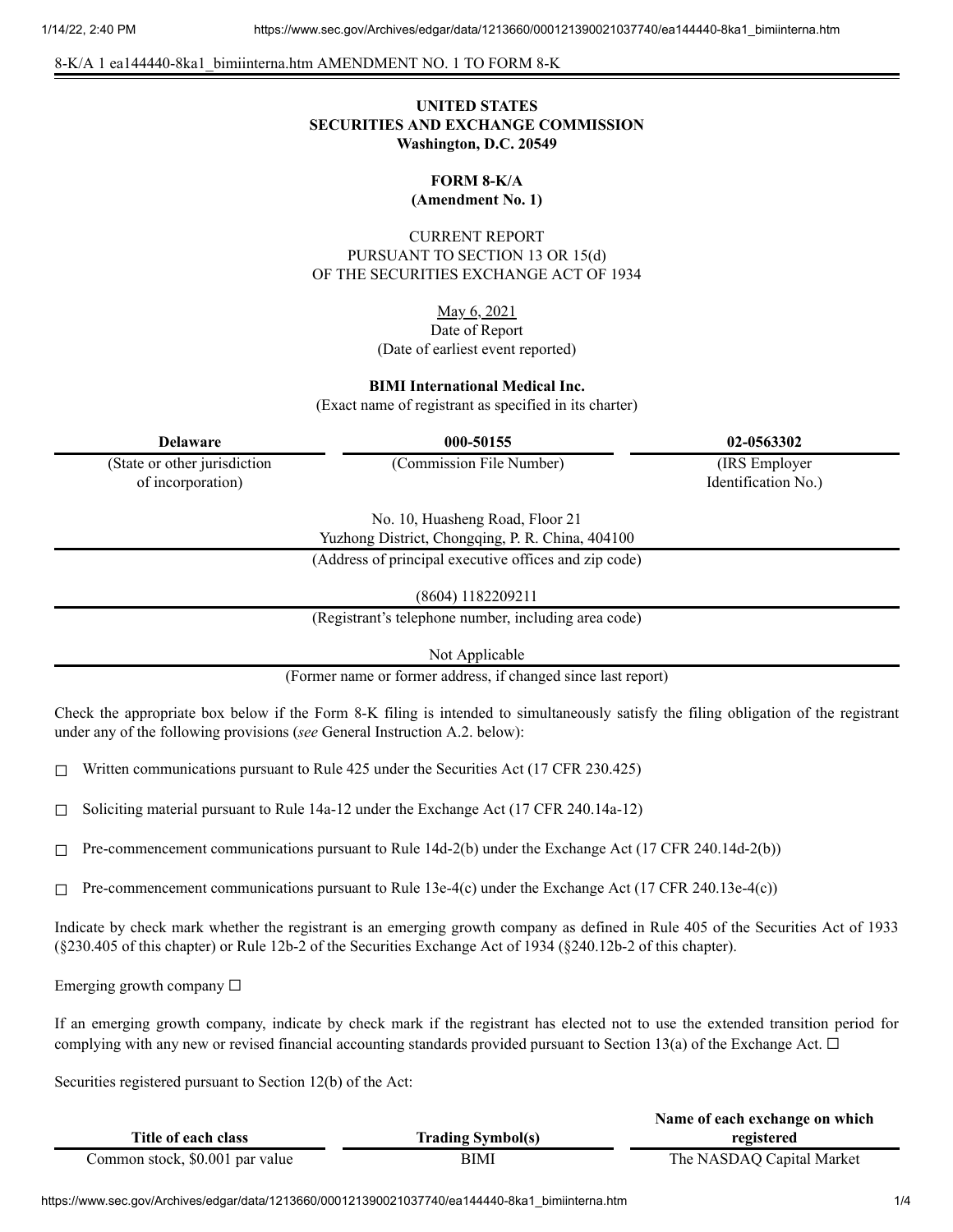1/14/22, 2:40 PM https://www.sec.gov/Archives/edgar/data/1213660/000121390021037740/ea144440-8ka1\_bimiinterna.htm

This Current Report on Form 8-K is incorporated by reference into the registrant's Registration Statement on Form S-1 File No. 333- 257479.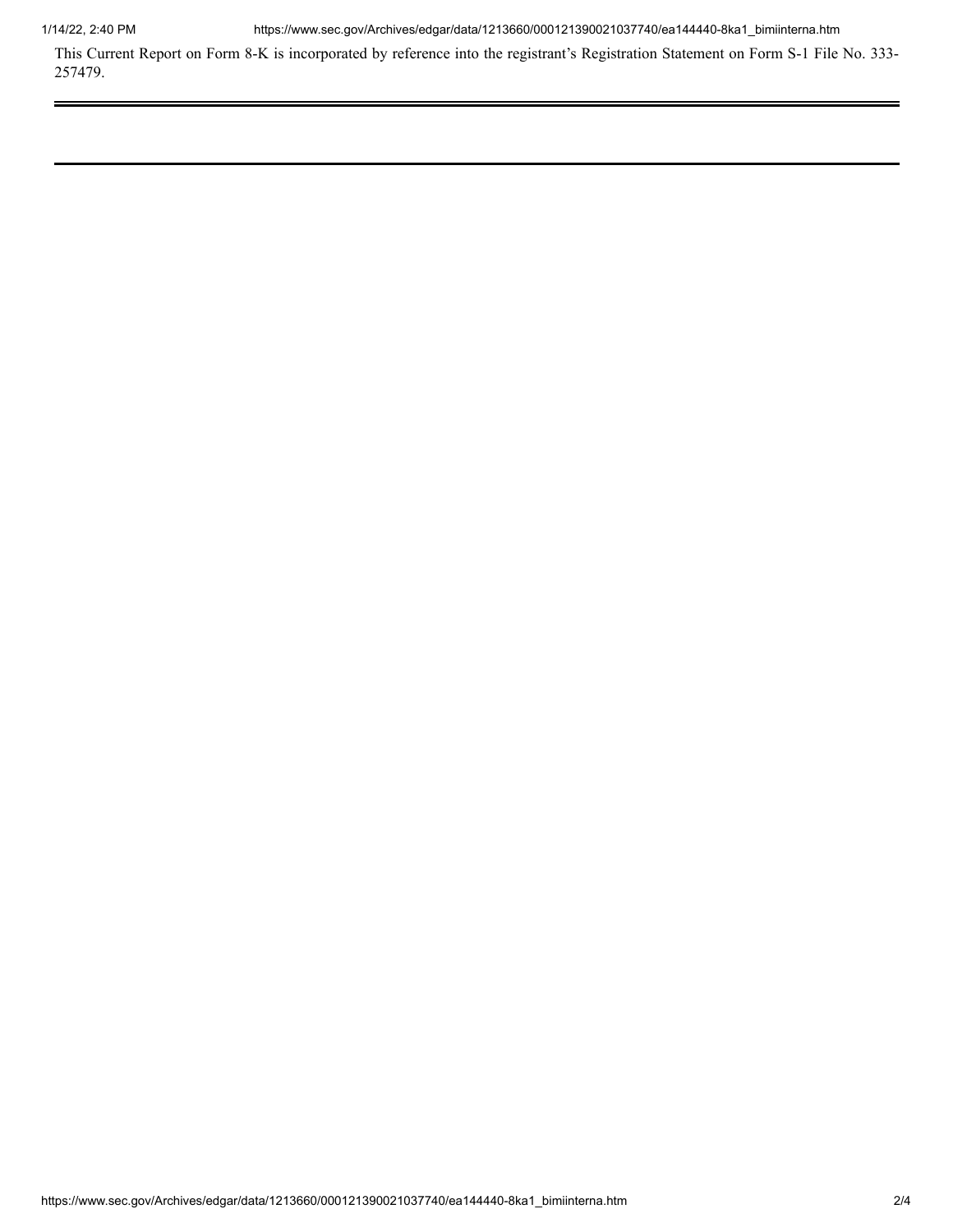## **2.01 Completion of Acquisition or Disposition of Assets**

This Amendment No. 1 to our Current Report on Form 8-K (this "Amendment") is being filed by BIMI International Medical Inc. (the "Company") for the purpose of amending Item 9.01 of that certain Current Report on Form 8-K filed by the Company with the U.S. Securities and Exchange Commission ("SEC") on May 12, 2021 (the "Original Form 8-K") in connection with the May 6, 2021 completion of the acquisition of three private hospitals in the People's Republic of China, Wuzhou Qiangsheng Hospital, Suzhou Eurasia Hospital and Yunan Yuxi Minkang Hospital (the "Hospitals"). The Hospitals acquisition was first announced on April 13, 2021. As indicated in the Original Form 8-K, this Amendment is being filed to provide the financial statements and pro forma financial information required by Items 9.01(a) and (b) of Form 8-K, which were not previously filed with the Original Form 8-K as permitted by the rules of the SEC.

## **Item 9.01 Financial Statements and Exhibits**

#### **(a) Financial Statements of Business Acquired**

The following financial statements of the Hospitals are being filed as exhibits hereto and are incorporated by reference herein:

The audited combined financial statements of Wuzhou Qiangsheng Hospital, Suzhou Eurasia Hospital and Yunan Yuxi Minkang Hospital as of and for the years ended December 31, 2020, 2019 and 2018 are filed as Exhibit 99.1 to this Current Report on Form 8- K/A.

## **(b) Pro Forma Financial Information**

The unaudited pro forma condensed combined statements of operations of the Company as of and for the year ended December 31, 2020, giving effect to the acquisition of the Hospitals, are filed as Exhibit 99.2 to this Current Report on Form 8-K/A.

## **(c) Exhibits**

#### **Exhibit No. Description**

- 99.1 The audited combined financial statements of Wuzhou [Qiangsheng](https://www.sec.gov/Archives/edgar/data/1213660/000121390021037740/ea144440ex99-1_bimiinterna.htm) Hospital, Suzhou Eurasia Hospital and Yunan Yuxi Minkang Hospital as of and for the years ended December 31, 2020, 2019 and 2018.
- 99.2 The unaudited pro forma condensed combined statements of operations for the year ended December 31, 2020 giving effect to the acquisition of Wuzhou [Qiangsheng](https://www.sec.gov/Archives/edgar/data/1213660/000121390021037740/ea144440ex99-2_bimiinterna.htm) Hospital, Suzhou Eurasia Hospital and Yunan Yuxi Minkang Hospital.

1